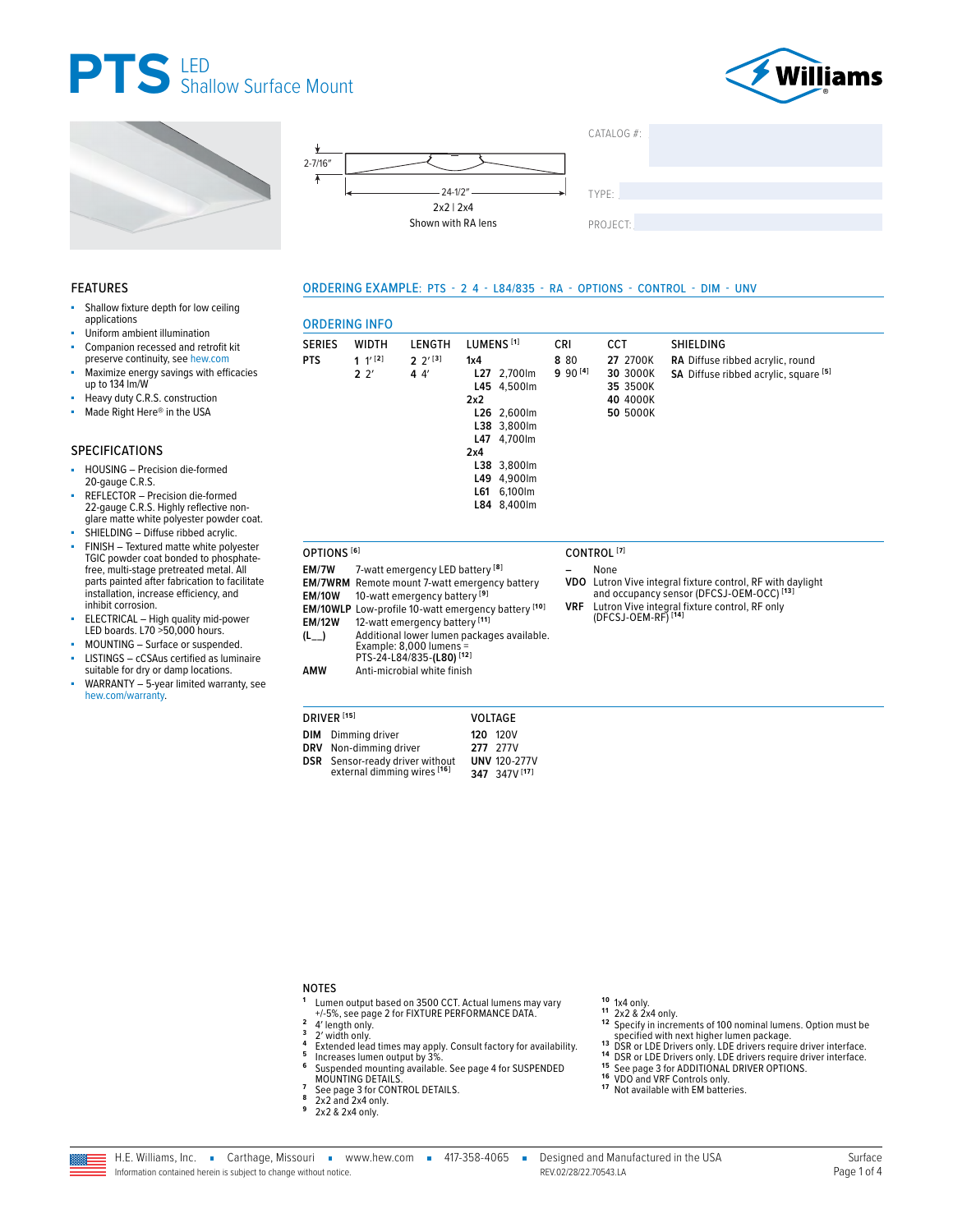# **PTS** LED<br>
Shallow Surface Mount

#### <span id="page-1-0"></span>FIXTURE PERFORMANCE DATA

|             | <b>LED PACKAGE</b> | <b>DELIVERED LUMENS</b> | <b>WATTAGE</b> | <b>EFFICACY (Im/W)</b> |
|-------------|--------------------|-------------------------|----------------|------------------------|
| $1\times 4$ | L27                | 2723                    | 21.4           | 127.4                  |
|             | L45                | 4526                    | 33.7           | 134.3                  |
|             | L <sub>26</sub>    | 2633                    | 21.3           | 123.6                  |
| 2x2         | L38                | 3804                    | 32.6           | 116.7                  |
|             | L47                | 4708                    | 38.1           | 123.4                  |
|             | L38                | 3763                    | 31.4           | 119.7                  |
| 2x4         | L49                | 4928                    | 37.2           | 132.6                  |
|             | L61                | 6059                    | 48.5           | 124.9                  |
|             | L84                | 8470                    | 68.1           | 124.3                  |

| <b>MULTIPLIER TABLE</b> |                          |                          |  |  |  |  |
|-------------------------|--------------------------|--------------------------|--|--|--|--|
|                         | <b>COLOR TEMPERATURE</b> |                          |  |  |  |  |
|                         | <b>CCT</b>               | <b>CONVERSION FACTOR</b> |  |  |  |  |
|                         | 2700K                    | 0.97                     |  |  |  |  |
|                         | 3000K                    | በ 99                     |  |  |  |  |
| 80 CRI                  | 3500K                    | 1.00                     |  |  |  |  |
|                         | 4000K                    | 1.03                     |  |  |  |  |
|                         | 5000K                    | 1.06                     |  |  |  |  |

2700K 0.82<br>3000K 0.83

3500K 0.84<br>4000K 0.86 4000K 0.86<br>5000K 0.90

**90 CRI**

 $3000K$ 

 $5000K$ 

- Photometrics tested in accordance with<br>IESNA LM-79. Results shown are based on<br>25℃ ambient temperature.<br>■ Wattage shown is average for 120V through<br>277V input.
- 
- Results based on 3500K, 80 CRI, actual<br>lumens may vary +/-5%<br>■ Use multiplier table to calculate additional<br>options.

#### PHOTOMETRY

**PTS-24-L84/835-RA-DIM-UNV** Total Luminaire Output: 8470 lumens; 68.1 Watts | Efficacy: 124 lm/W | 82.7 CRI; 3494K CCT



|              | <b>VERTICAL ANGLE</b> | <b>HORIZONTAL ANGLE</b> |      |            |                     |
|--------------|-----------------------|-------------------------|------|------------|---------------------|
|              |                       | 0°                      | 45°  | $90^\circ$ | <b>ZONAL LUMENS</b> |
| DISTRIBUTION | 0                     | 3198                    | 3198 | 3198       |                     |
|              | 5                     | 3182                    | 3182 | 3184       | 302                 |
|              | 15                    | 2975                    | 2988 | 3006       | 852                 |
|              | 25                    | 2632                    | 2677 | 2715       | 1243                |
|              | 35                    | 2213                    | 2296 | 2373       | 1436                |
|              | 45                    | 1800                    | 1943 | 2057       | 1477                |
| CANDLEPOWER  | 55                    | 1267                    | 1432 | 1571       | 1279                |
|              | 65                    | 822                     | 1015 | 1170       | 990                 |
|              | 75                    | 381                     | 606  | 768        | 640                 |
|              | 85                    | 76                      | 272  | 319        | 251                 |
|              | 90                    |                         |      |            |                     |

| SUMMARY            | <b>ZONE</b> | <b>LUMENS</b> | % FIXTURE |
|--------------------|-------------|---------------|-----------|
|                    | $0 - 30$    | 2398          | 28        |
|                    | $0 - 40$    | 3834          | 45        |
| LUMEN <sub>3</sub> | 0 - 60      | 6590          | 78        |
|                    | 0 - 90      | 8470          | 100       |
|                    | $0 - 180$   | 8470          | 100       |
|                    |             |               |           |

**PTS-14-L45/835-RA-DIM-UNV** Total Luminaire Output: 4526 lumens; 33.7 Watts | Efficacy: 134 lm/W | 84.9 CRI; 3544K CCT



|                     | <b>VERTICAL ANGLE</b> | <b>HORIZONTAL ANGLE</b> | <b>ZONAL LUMENS</b> |            |     |
|---------------------|-----------------------|-------------------------|---------------------|------------|-----|
|                     |                       | 0°                      | 45°                 | $90^\circ$ |     |
|                     | n                     | 1649                    | 1649                | 1649       |     |
|                     | 5                     | 1687                    | 1668                | 1643       | 158 |
| <b>DISTRIBUTION</b> | 15                    | 1612                    | 1608                | 1588       | 451 |
|                     | 25                    | 1475                    | 1482                | 1464       | 678 |
|                     | 35                    | 1283                    | 1300                | 1301       | 806 |
|                     | 45                    | 1023                    | 1069                | 1084       | 815 |
| <b>CANDLEPOWER</b>  | 55                    | 733                     | 805                 | 839        | 715 |
|                     | 65                    | 470                     | 557                 | 571        | 532 |
|                     | 75                    | 209                     | 293                 | 305        | 297 |
|                     | 85                    | 32                      | 53                  | 62         | 73  |
|                     | 90                    | 0                       |                     |            |     |

| LUMEN SUMMARY | <b>ZONE</b> | <b>LUMENS</b> | % FIXTURE |
|---------------|-------------|---------------|-----------|
|               | $0 - 30$    | 1287          | 28        |
|               | $0 - 40$    | 2093          | 46        |
|               | $0 - 60$    | 3623          | 80        |
|               | $0 - 90$    | 4526          | 100       |
|               | $0 - 180$   | 4526          | 100       |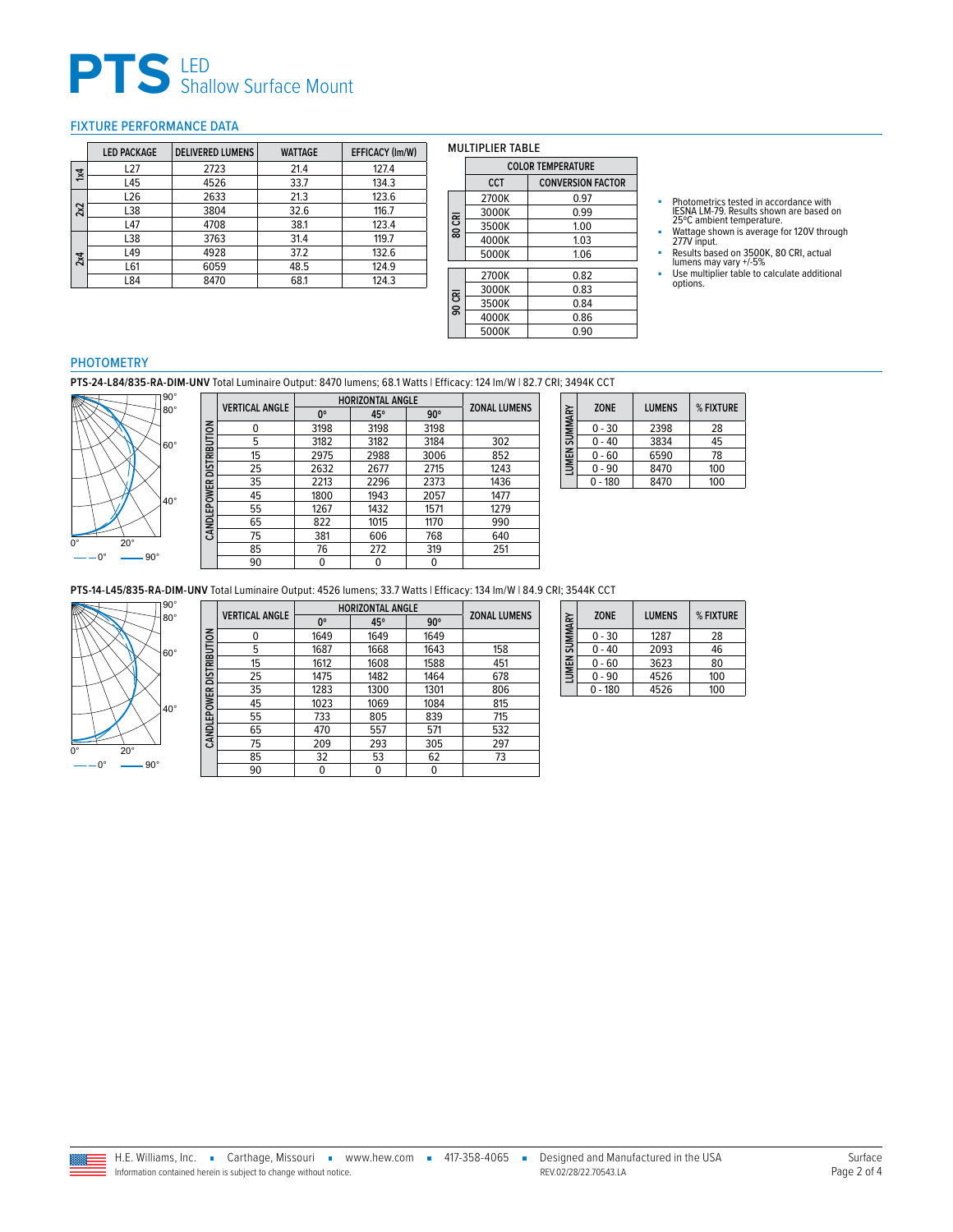

### <span id="page-2-0"></span>CONTROL DETAILS



#### VDO

| <b>SPECIFICATIONS</b>    |                             |
|--------------------------|-----------------------------|
| <b>TYPF</b>              | PIR Motion + Daylight       |
| <b>MOUNTING HEIGHT</b>   | $8' - 12'$                  |
| <b>DETECTION ANGLE</b>   | $360^\circ$                 |
| <b>TEMPERATURE RANGE</b> | $0^\circ$ to 55 $^\circ$ C. |
| <b>RELATIVE HUMIDITY</b> | 0 to 90%, non-condensing    |
| <b>COMMISSIONING</b>     | App (iOS or Android)        |
| <b>MANUFACTURER</b>      | Lutron                      |

### SENSOR COVERAGE PATTERNS

9' height: ø12' coverage



| <b>MOTION SENSOR COVERAGE</b> |                              |  |  |  |
|-------------------------------|------------------------------|--|--|--|
| <b>CEILING HEIGHT</b>         | <b>COVERAGE AREA (SQ FT)</b> |  |  |  |
|                               | 114                          |  |  |  |
| q,                            | 144                          |  |  |  |
| 10'                           | 178                          |  |  |  |
| 12'                           | 256                          |  |  |  |

#### VIVE CONTROL OPTIONS

| <b>CATALOG NUMBER</b> | <b>DESCRIPTION</b>                                                                                                                                                                     |
|-----------------------|----------------------------------------------------------------------------------------------------------------------------------------------------------------------------------------|
| <b>VDO</b>            | Lutron Vive integral fixture control, RF with daylight and occupancy sensor (DFCSJ-OEM-OCC), for use with sensor-ready driver                                                          |
| <b>VRF</b>            | Lutron Vive integral fixture control, RF only (DFCSJ-OEM-RF), for use with sensor-ready driver                                                                                         |
| <b>VDO/DBI</b>        | Lutron Vive integral fixture control, RF with daylight and occupancy sensor (DFCSJ-OEM-OCC)<br>and digital link interface, for use with Lutron Hi-lume 1% EcoSystem dimming LED driver |
| <b>VRF/DBI</b>        | Lutron Vive integral fixture control, RF only (DFCSJ-OEM-RF) and digital link interface, for use with Lutron Hi-lume 1% EcoSystem dimming LED driver                                   |

#### <span id="page-2-1"></span>ADDITIONAL DRIVER OPTIONS

Note: Lumen restrictions apply, consult product builder at hew.com/product-builder.

| <b>CATALOG NUMBER</b> | <b>DESCRIPTION</b>                                                                      |
|-----------------------|-----------------------------------------------------------------------------------------|
| <b>DRV</b>            | Driver prewired for non-dimming applications                                            |
| <b>DIM</b>            | Dimming driver prewired for 0-10V low voltage applications                              |
| DIM1                  | 1% dimming driver prewired for 0-10V low voltage applications                           |
| <b>DIM LINE</b>       | Line voltage dimming driver (TRIAC and ELV compatible, 120V only)                       |
| <b>DIM TRC</b>        | Line voltage dimming driver (TRIAC compatible, 120V only)                               |
| <b>DSR</b>            | Sensor-ready driver                                                                     |
| SD40                  | 40% step-dimming driver                                                                 |
| SD50                  | 50% step-dimming driver                                                                 |
| DALI                  | DALI dimming driver                                                                     |
| LTE LINE              | Lutron Hi-lume 1% 2-wire dimming driver forward phase line voltage controls (120V only) |
| LDE1                  | Lutron Hi-lume 1% EcoSystem dimming LED driver                                          |
| <b>ELDO SOLOB</b>     | EldoLED Solodrive, 0.1% dimming driver for 0-10V controls                               |
| ELDO SOLOB DALI       | EldoLED Solodrive, 0.1% dimming driver for DALI controls                                |
| ELDO ECO1             | EldoLED Ecodrive, 1% dimming driver for 0-10V controls                                  |
| ELDO ECO1 DALI        | EldoLED Ecodrive, 1% dimming driver for DALI controls                                   |